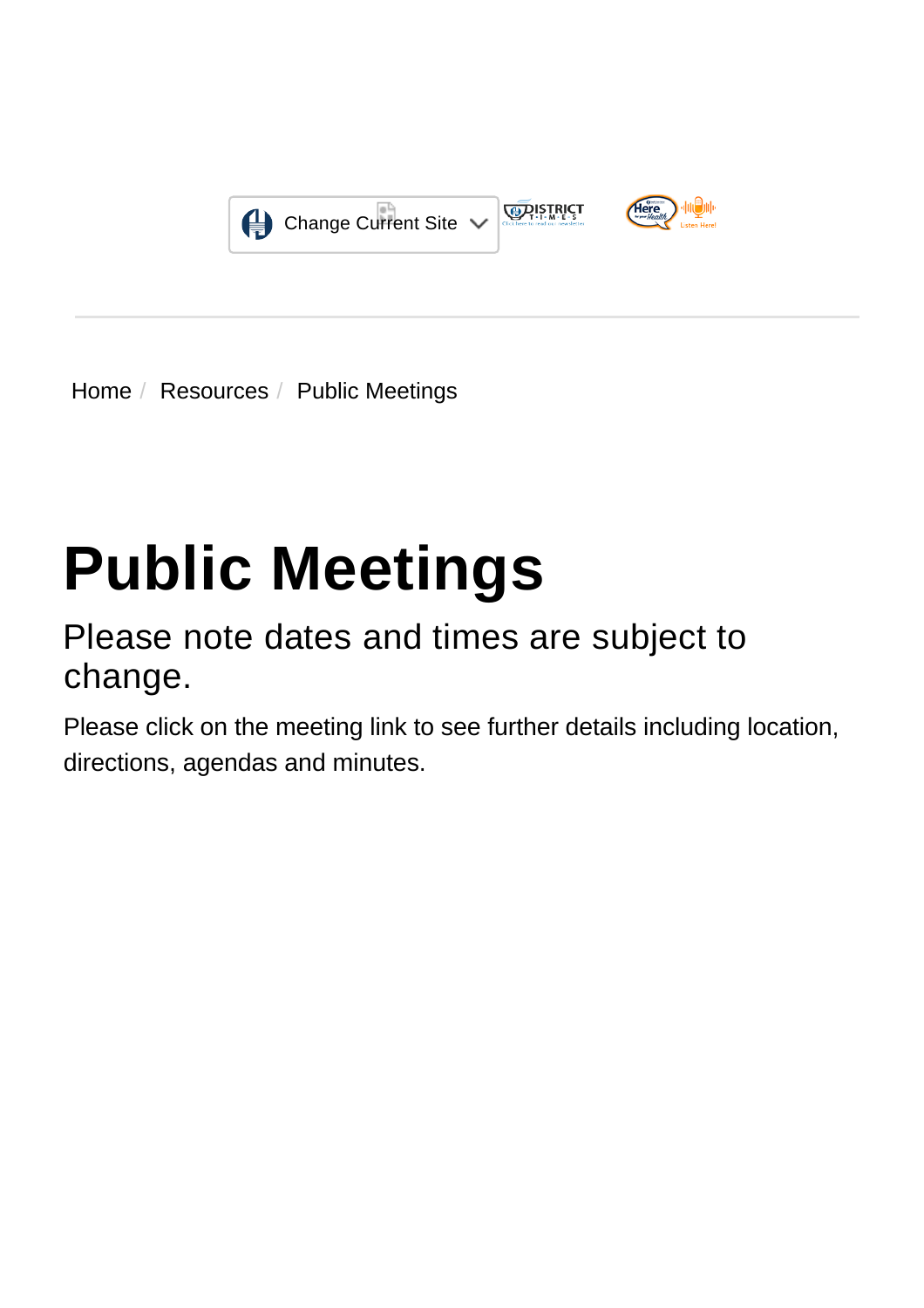## [Strategic Planning - C. L. Brumback Primary Care](https://www.hcdpbc.org/EventViewTrainingDetails.aspx?Bck=Y&EventID=475&m=0|0&DisplayType=C) Clinics-District Clinic Holdings, Inc. Board of **Directors**

**Date:** 27 Jul 2022

#### **Location:**

In-Person & Zoom Meeting - SEE MEETING DETAILS INCLUDED

Health Care District of Palm Beach County 1515 N. Flagler Drive. Suite 101 [West Palm Beach, FL 33401](https://www.google.com/maps?f=l&hl=en&q=1515+N.+Flagler+Drive%2c+Suite+101%2c+West+Palm+Beach%2c+Florida+33401)

24 Mar 2022

#### [CLOSED MEETING - Health Care District Board of](https://www.hcdpbc.org/EventViewTrainingDetails.aspx?Bck=Y&EventID=461&m=0|0&DisplayType=C) Commissioners (HOSPITAL STRATEGIC PLANNING)

Hilton West Palm Beach 600 Okeechobee Blvd [West Palm Beach, FL 33401](https://www.google.com/maps?f=l&hl=en&q=600+Okeechobee+Blvd+-%2c+West+Palm+Beach%2c+Florida+33401)

#### 24 Mar 2022

[Health Care District Board of Commissioners Strategic](https://www.hcdpbc.org/EventViewTrainingDetails.aspx?Bck=Y&EventID=456&m=0|0&DisplayType=C) Planning Session

Hilton West Palm Beach [600 Okeechobee Blvd](https://www.google.com/maps?f=l&hl=en&q=600+Okeechobee+Blvd+-%2c+West+Palm+Beach%2c+Florida+33401)

west Palm Beach, FL 33401<br>Beach, FL 33401

**TOP**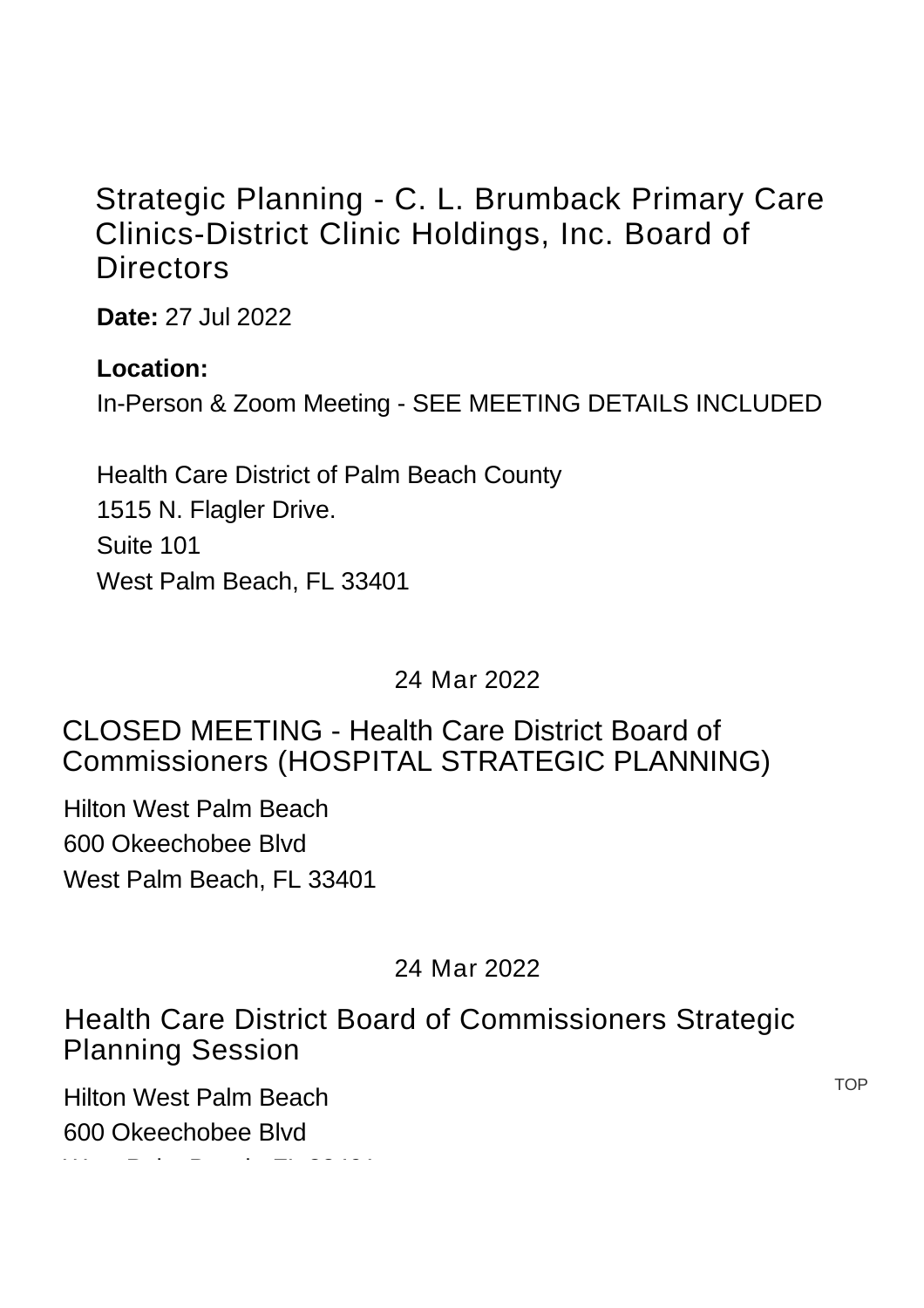### Keyword Search

Search

## Filter by Entity

[Lakeside Medical Center](https://www.hcdpbc.org/resources/public-meetings?g=1&PrintToPDF=True&dummy=2022755344&RefineModule=1352&retain=true&StartTax=77,69&StartDate=&Keywords=&RefineParent=75,74) [C. L. Brumback Primary Care Clinics](https://www.hcdpbc.org/resources/public-meetings?g=1&PrintToPDF=True&dummy=2022755344&RefineModule=1352&retain=true&StartTax=77,70&StartDate=&Keywords=&RefineParent=75,74) [Health Care District](https://www.hcdpbc.org/resources/public-meetings?g=1&PrintToPDF=True&dummy=2022755344&RefineModule=1352&retain=true&StartTax=77,73&StartDate=&Keywords=&RefineParent=75,74)

## Filter by Meeting

[Finance Committee Meetings](https://www.hcdpbc.org/resources/public-meetings?g=1&PrintToPDF=True&dummy=2022755344&RefineModule=1352&retain=true&StartTax=77,26&StartDate=&Keywords=&RefineParent=75,75) [RFP Evaluation](https://www.hcdpbc.org/resources/public-meetings?g=1&PrintToPDF=True&dummy=2022755344&RefineModule=1352&retain=true&StartTax=77,31&StartDate=&Keywords=&RefineParent=75,75) [TRIM Meeting](https://www.hcdpbc.org/resources/public-meetings?g=1&PrintToPDF=True&dummy=2022755344&RefineModule=1352&retain=true&StartTax=77,32&StartDate=&Keywords=&RefineParent=75,75) [Public Meetings](https://www.hcdpbc.org/resources/public-meetings?g=1&PrintToPDF=True&dummy=2022755344&RefineModule=1352&retain=true&StartTax=77,33&StartDate=&Keywords=&RefineParent=75,75) [Lakeside Health Advisory Board](https://www.hcdpbc.org/resources/public-meetings?g=1&PrintToPDF=True&dummy=2022755344&RefineModule=1352&retain=true&StartTax=77,40&StartDate=&Keywords=&RefineParent=75,75) [Cancelled](https://www.hcdpbc.org/resources/public-meetings?g=1&PrintToPDF=True&dummy=2022755344&RefineModule=1352&retain=true&StartTax=77,67&StartDate=&Keywords=&RefineParent=75,75) [Board Meetings](https://www.hcdpbc.org/resources/public-meetings?g=1&PrintToPDF=True&dummy=2022755344&RefineModule=1352&retain=true&StartTax=77,72&StartDate=&Keywords=&RefineParent=75,75) **[Strategic Planning Session](https://www.hcdpbc.org/resources/public-meetings?g=1&PrintToPDF=True&dummy=2022755344&RefineModule=1352&retain=true&StartTax=77,77&StartDate=&Keywords=&RefineParent=75,75)** [Closed Meeting](https://www.hcdpbc.org/resources/public-meetings?g=1&PrintToPDF=True&dummy=2022755344&RefineModule=1352&retain=true&StartTax=77,78&StartDate=&Keywords=&RefineParent=75,75) [Attorney-Client Session](https://www.hcdpbc.org/resources/public-meetings?g=1&PrintToPDF=True&dummy=2022755344&RefineModule=1352&retain=true&StartTax=77,79&StartDate=&Keywords=&RefineParent=75,75) [Quality Patient Safety and Compliance Committee](https://www.hcdpbc.org/resources/public-meetings?g=1&PrintToPDF=True&dummy=2022755344&RefineModule=1352&retain=true&StartTax=77,84&StartDate=&Keywords=&RefineParent=75,75) [Medical Executive Committee](https://www.hcdpbc.org/resources/public-meetings?g=1&PrintToPDF=True&dummy=2022755344&RefineModule=1352&retain=true&StartTax=77,85&StartDate=&Keywords=&RefineParent=75,75)

# Filter by Month & Year

[July 2022](https://www.hcdpbc.org/resources/public-meetings?g=1&PrintToPDF=True&dummy=2022755344&RefineModule=1352&RefineDateType=S&retain=true&StartTax=77,&StartDate=1%20Jul%202022&Keywords=&RefineParent=75,) [June 2022](https://www.hcdpbc.org/resources/public-meetings?g=1&PrintToPDF=True&dummy=2022755344&RefineModule=1352&RefineDateType=S&retain=true&StartTax=77,&StartDate=1%20Jun%202022&Keywords=&RefineParent=75,)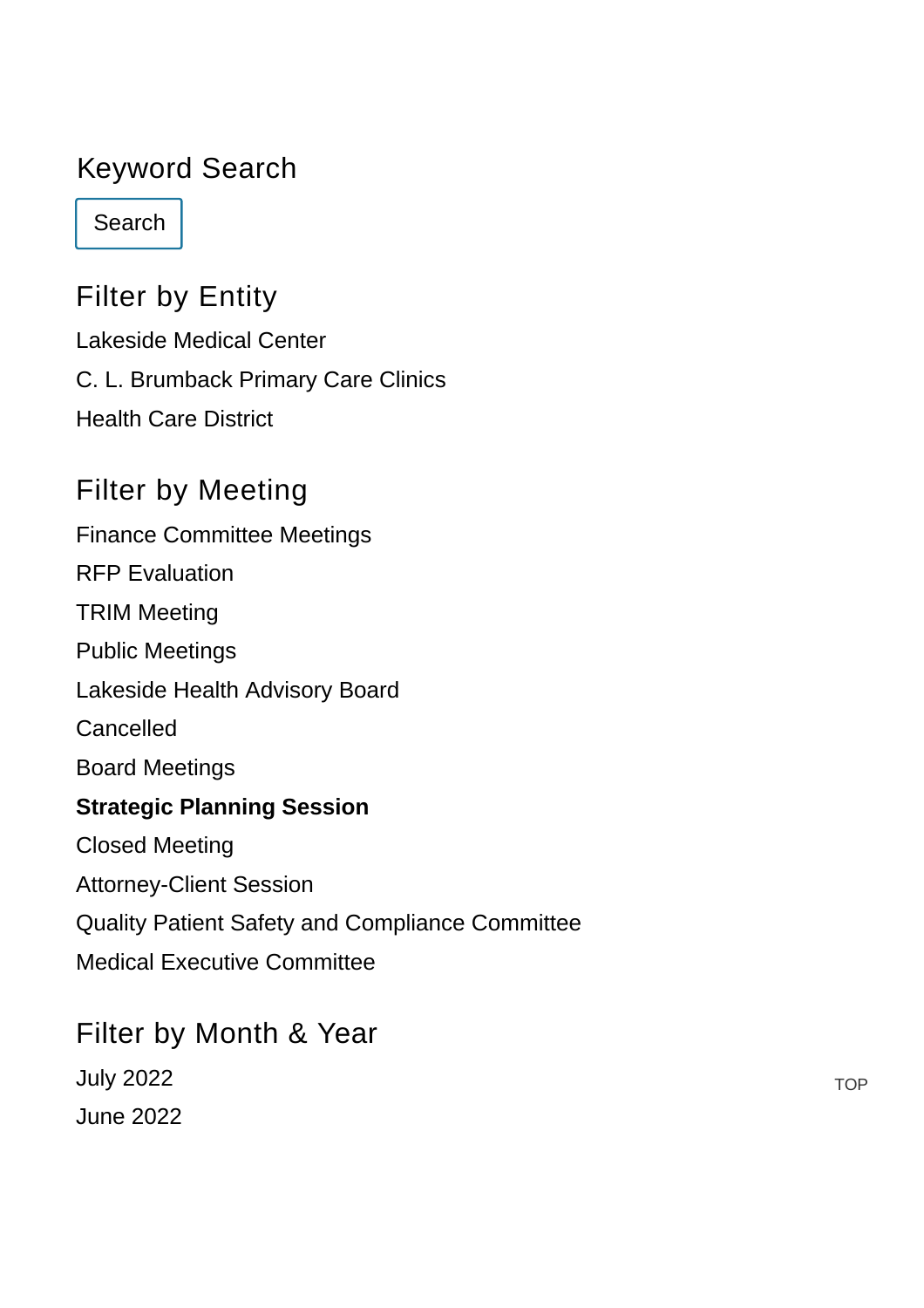[May 2022](https://www.hcdpbc.org/resources/public-meetings?g=1&PrintToPDF=True&dummy=2022755344&RefineModule=1352&RefineDateType=S&retain=true&StartTax=77,&StartDate=1%20May%202022&Keywords=&RefineParent=75,) [April 2022](https://www.hcdpbc.org/resources/public-meetings?g=1&PrintToPDF=True&dummy=2022755344&RefineModule=1352&RefineDateType=S&retain=true&StartTax=77,&StartDate=1%20Apr%202022&Keywords=&RefineParent=75,) [March 2022](https://www.hcdpbc.org/resources/public-meetings?g=1&PrintToPDF=True&dummy=2022755344&RefineModule=1352&RefineDateType=S&retain=true&StartTax=77,&StartDate=1%20Mar%202022&Keywords=&RefineParent=75,) [February 2022](https://www.hcdpbc.org/resources/public-meetings?g=1&PrintToPDF=True&dummy=2022755344&RefineModule=1352&RefineDateType=S&retain=true&StartTax=77,&StartDate=1%20Feb%202022&Keywords=&RefineParent=75,) [January 2022](https://www.hcdpbc.org/resources/public-meetings?g=1&PrintToPDF=True&dummy=2022755344&RefineModule=1352&RefineDateType=S&retain=true&StartTax=77,&StartDate=1%20Jan%202022&Keywords=&RefineParent=75,) [December 2021](https://www.hcdpbc.org/resources/public-meetings?g=1&PrintToPDF=True&dummy=2022755344&RefineModule=1352&RefineDateType=S&retain=true&StartTax=77,&StartDate=1%20Dec%202021&Keywords=&RefineParent=75,) [November 2021](https://www.hcdpbc.org/resources/public-meetings?g=1&PrintToPDF=True&dummy=2022755344&RefineModule=1352&RefineDateType=S&retain=true&StartTax=77,&StartDate=1%20Nov%202021&Keywords=&RefineParent=75,) [October 2021](https://www.hcdpbc.org/resources/public-meetings?g=1&PrintToPDF=True&dummy=2022755344&RefineModule=1352&RefineDateType=S&retain=true&StartTax=77,&StartDate=1%20Oct%202021&Keywords=&RefineParent=75,) [September 2021](https://www.hcdpbc.org/resources/public-meetings?g=1&PrintToPDF=True&dummy=2022755344&RefineModule=1352&RefineDateType=S&retain=true&StartTax=77,&StartDate=1%20Sep%202021&Keywords=&RefineParent=75,) [August 2021](https://www.hcdpbc.org/resources/public-meetings?g=1&PrintToPDF=True&dummy=2022755344&RefineModule=1352&RefineDateType=S&retain=true&StartTax=77,&StartDate=1%20Aug%202021&Keywords=&RefineParent=75,) [July 2021](https://www.hcdpbc.org/resources/public-meetings?g=1&PrintToPDF=True&dummy=2022755344&RefineModule=1352&RefineDateType=S&retain=true&StartTax=77,&StartDate=1%20Jul%202021&Keywords=&RefineParent=75,) [June 2021](https://www.hcdpbc.org/resources/public-meetings?g=1&PrintToPDF=True&dummy=2022755344&RefineModule=1352&RefineDateType=S&retain=true&StartTax=77,&StartDate=1%20Jun%202021&Keywords=&RefineParent=75,)

# Support

[Notice of Privacy Practices \(PDF\)](https://www.hcdpbc.org/ArticleDocuments/224/Notice%20of%20Privacy%20Practices.pdf.aspx) [Privacy Policy & Disclaimer](https://www.hcdpbc.org/resources/compliance#privacy-policy-and-disclaimer) [Non-discrimination Notice](https://www.hcdpbc.org/resources/compliance#non-discrimination-notice) [ADA Notice](https://www.hcdpbc.org/resources/compliance#ada-notice) [Department of Transportation Notice](https://www.hcdpbc.org/resources/compliance#faa) [Hospital Price Transparency](https://www.hcdpbc.org/for-patients/hospital/billing-financial-assistance) [Employee Access Center](https://eac.hcdpbc.org/EAC51/Login.aspx)

# **Compliance**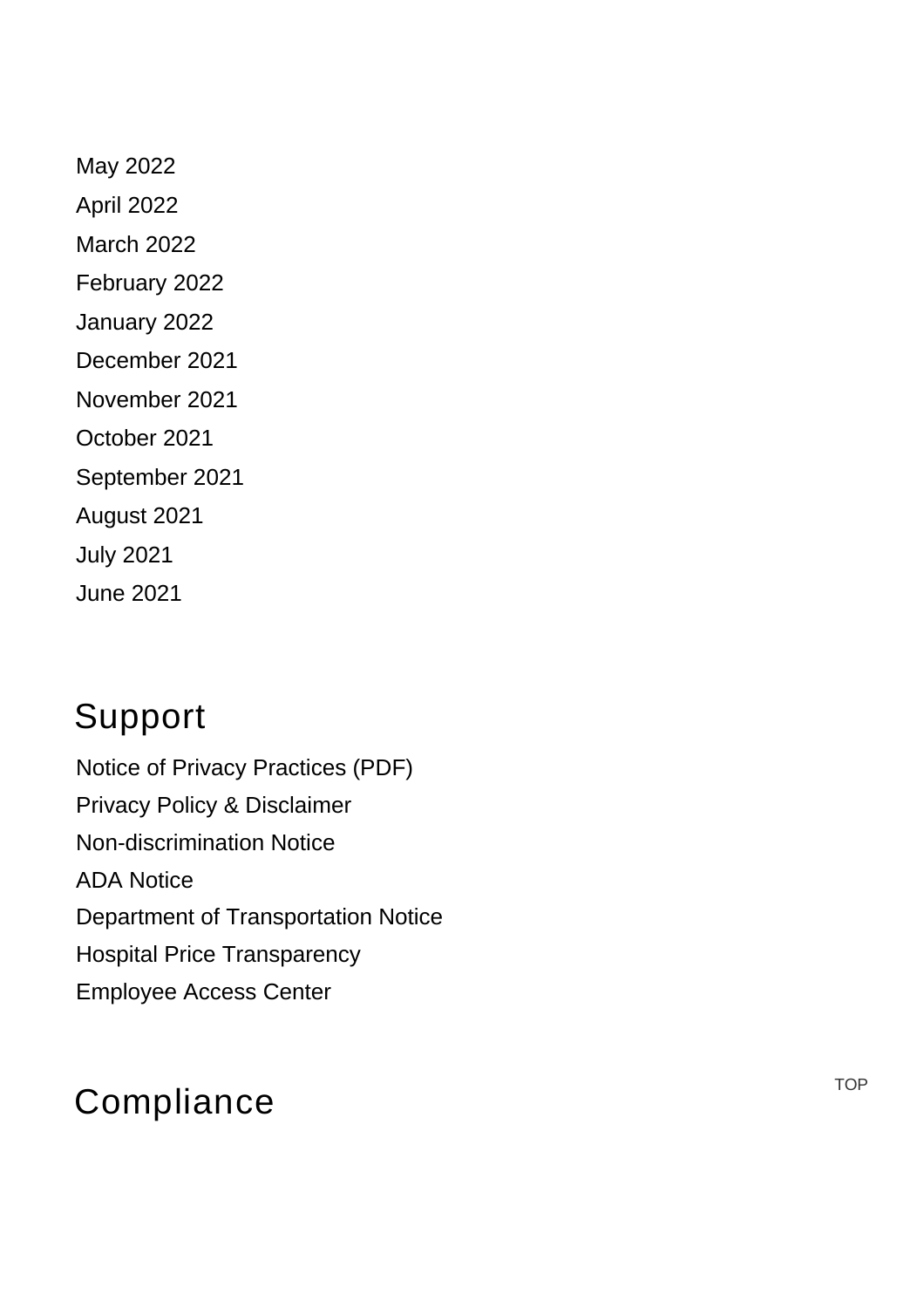## **Compliance Hotline: 1-866-633-7233**

[Compliance Page](https://www.hcdpbc.org/resources/compliance)

## Public Meetings

[see all meetings](https://www.hcdpbc.org/resources/public-meetings)

[Medical Executive Committee](https://www.hcdpbc.org/EventViewTrainingDetails.aspx?Bck=Y&EventID=473&m=0|0&DisplayType=C)

**Date:** July 11, 2022

#### **Location:**

In-Person & Zoom Meeting - SEE MEETING DETAILS INCLUDED.

Lakeside Medical Center [39200 Hooker Highway](https://www.google.com/maps?f=l&hl=en&q=39200+Hooker+Highway%2c+Belle+Glade%2c+Florida+33430) Belle Glade, FL 33430

## **Notices**

[MedData Breach 3-24-21 \(PDF\)](https://www.hcdpbc.org/ArticleDocuments/708/Med-Data%20Press%20Release%20Media%20Notice%203_29_2021.pdf.aspx) Social Media

[?](https://www.facebook.com/healthcaredistrict) [?](https://www.twitter.com/healthcaredist) [?](https://www.linkedin.com/company/health-care-district-of-palm-beach-county) [?](https://www.youtube.com/user/hcdpbc)